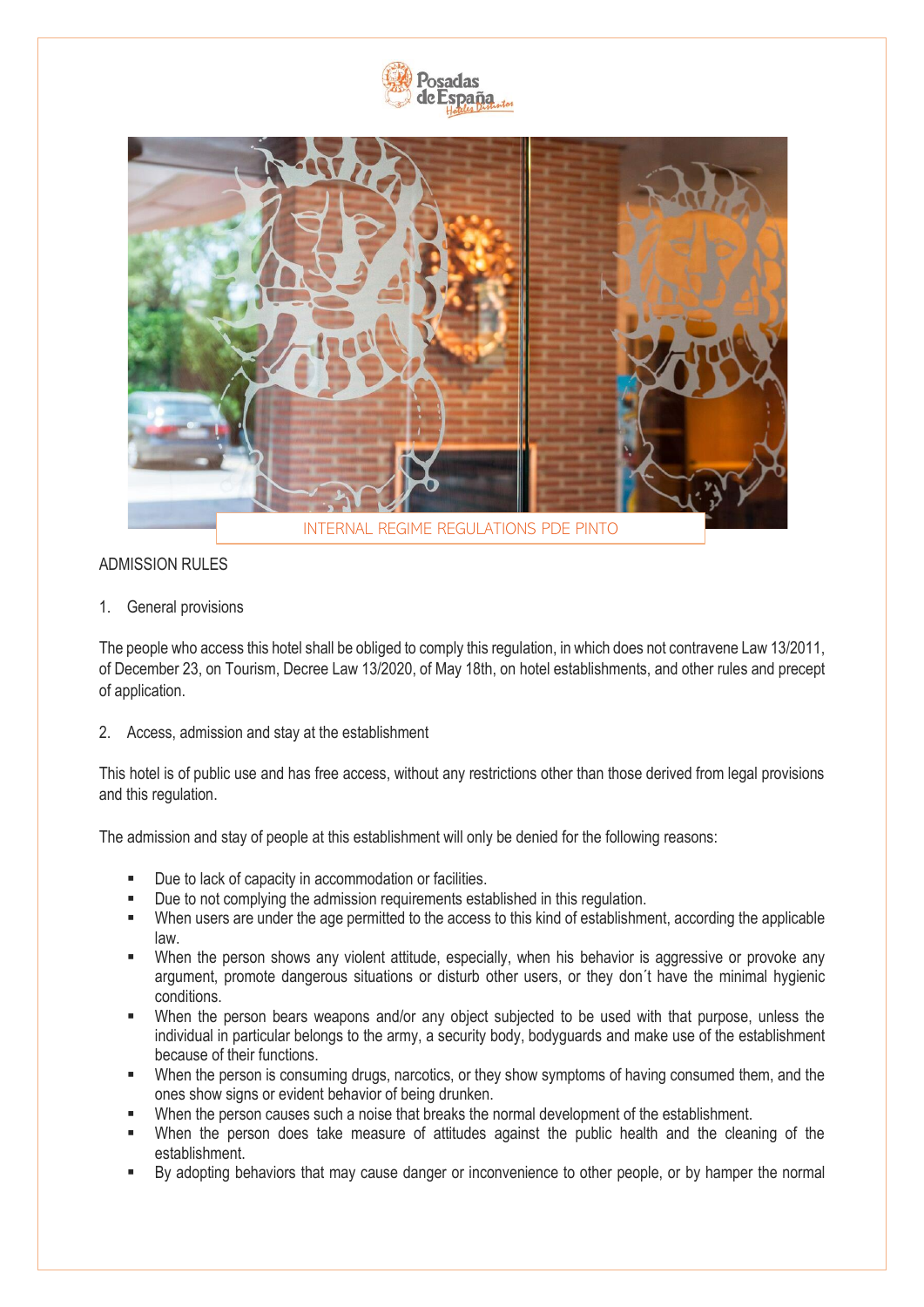#### development of the activity

When one of these indicated circumstances occurred or by the people incurring in one or more of the restrictions listed above, the responsible employee of the establishment may require them to abandon the establishment, with previous payment, when appropriate, of the invoice pending. If necessary, they may ask for security according to article 36 of the tourism law, and article 25 of the Hotel Management Decree.

It is expressly stated that free access to the facilities, services and accommodation of this establishment cannot be denied to people who wish to come for sex reasons, disability, with or without a guide dog, religion, opinion or any other personal or social circumstance.

### 3. Check in and admission document

The people who wish to use the rooms, the common areas, and, when appropriate, the complementary services detailed in this regulation, should present their legal identification documents (DNI, NIE, Passport, Driving License or official identification document of the member countries of the EU) to be registered and admitted at this establishment.

## COEXISTENCE AND OPERATION RULES

## 4. Rights and obligations for users

Users may freely access the establishment and remain in it, with the limitations contained in the standards indicated in section 1st paragraph and in this regulation.

Users are obliged to read the rules contained in this regulation, which they expressly accept when they sign the admission document, and those written by the manager about safety, coexistence and hygiene, for the proper use of the establishment.

Users have to proof their state, showing the admission document, when required, respect the booked facilities and equipment of this establishment and pay the total amount of the services booked as soon as they have an invoice or agreeing to the conditions according the Article 21 of the Decree Law. The presentation of any claim does not exempt the obligation to pay for the services booked.

### 5. Rights and obligations of the hotel

This establishment may seek the help of the authority agents to clear out the dependencies of the users who do not respect this regulation, whom intend to access or remain in the establishment for a purpose other than the usual use of the hotel services. Furthermore, they can also seek the help of the authority in case there are people not registered as users, attendees of banquets, meetings, etc. or that they incur in the assumptions foreseen in section 2 above.

Accommodation units can only be accessed by people registered for this purpose, as stated in Article 2. E. of Decree Law.

This establishment may request payment guarantee for the services booked, that covers the whole reservations as well as for the possible extras, in accordance with the applicable regulations and to charge the corresponding account for the damages to the facilities, furniture and elements of the establishment due to negligence or wrong use of those.

Furthermore, the timetable of the different services may vary throughout the seasons, depending on the seasonality, having the right to not admit users outside those hours, also when the maximum authorized capacity is exceeded or when they are requested within the limits of admission, thereby damaging the work schedule of the services.